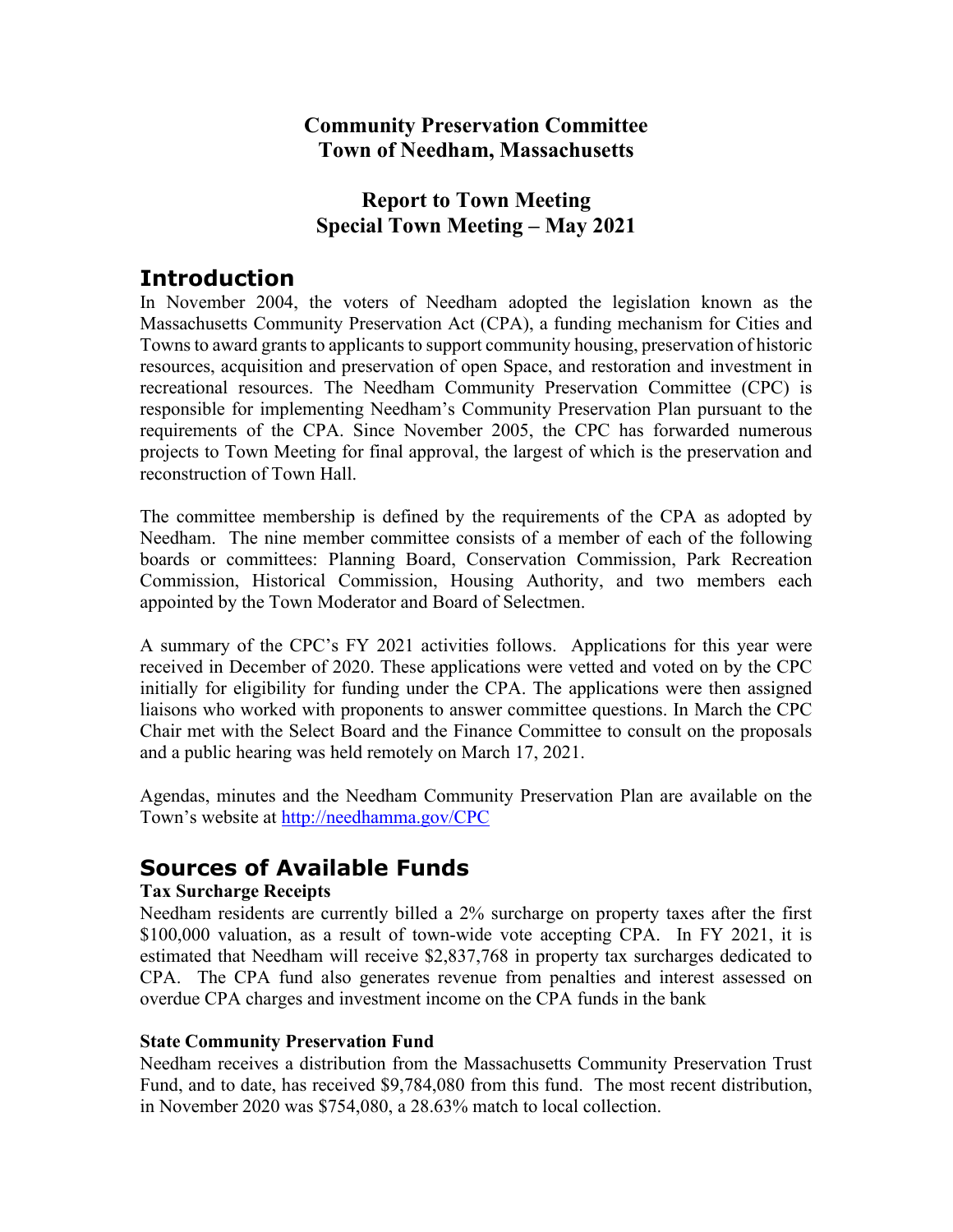Community Preservation Committee Report to Town Meeting April 2021 Page 2 of 5

The match over the years has fluctuated from 100% after initial passage of adoption of the CPA by Needham, to as low at 17.2% in FY2018. Additional communities passing CPA adoption in their communities, including the City of Boston in 2016, has resulted in an increase in the number of communities that are eligible for the match thereby reducing the match percentage that Needham has received over time. Legislation was passed in July 2019 that provides for an increase in fees that go toward the Community Preservation Trust Fund, which should help to stabilize the match moving forward.

# **Fund Balances**

State law mandates that, annually, at least 10% of surcharges plus state distribution funds be spent on actual projects, or be allocated for future projects in three specific CPA reserves; Community Housing, Open Space, and Historic Resources. The remainder of the funds, minus funds allocated for administrative expenses, is placed in an Annual Reserve fund, which can only be used for projects in these three areas and/or qualifying recreational projects.

Needham's CPC has elected to target 11% of the estimated receipts for each special reserve to insure staying compliant with the mandate. This year the CPC has decided to recommend an increase of 22% for the Community Housing reserve to hold aside funds for future housing needs.

As a result of previous appropriations, the reserve balances available for appropriation at the May 2021 Special Town Meeting, are as follows:

| <b>TOTAL</b>              | \$7,334,658 as of May 1, 2021 |
|---------------------------|-------------------------------|
| Free Cash:                | \$2,599,154                   |
| 2021 Annual Reserve:      | \$ 817,977                    |
| Historic Resources:       | \$15,820                      |
| Open Space:               | \$1,441,944                   |
| <b>Community Housing:</b> | \$2,459,763                   |

The unspent 2021 Annual Reserve and remaining administrative funds and interest must go through the free cash certification process before being returned to the CPA Fund.

The CPC is recommending appropriation of seven (7) projects, to be funded at the October 2020 Annual Town Meeting. After subtracting the appropriations for the seven (7) projects, and adding the FY 2021 appropriations from Article 32 and a slight adjustment to reserve contributions from increased state match revenue in Article 33, the balances in the respective funds would be:

| <b>Community Housing:</b>  | \$3,236,481 |
|----------------------------|-------------|
| Open Space:                | \$1,661,810 |
| <b>Historic Resources:</b> | 15,820      |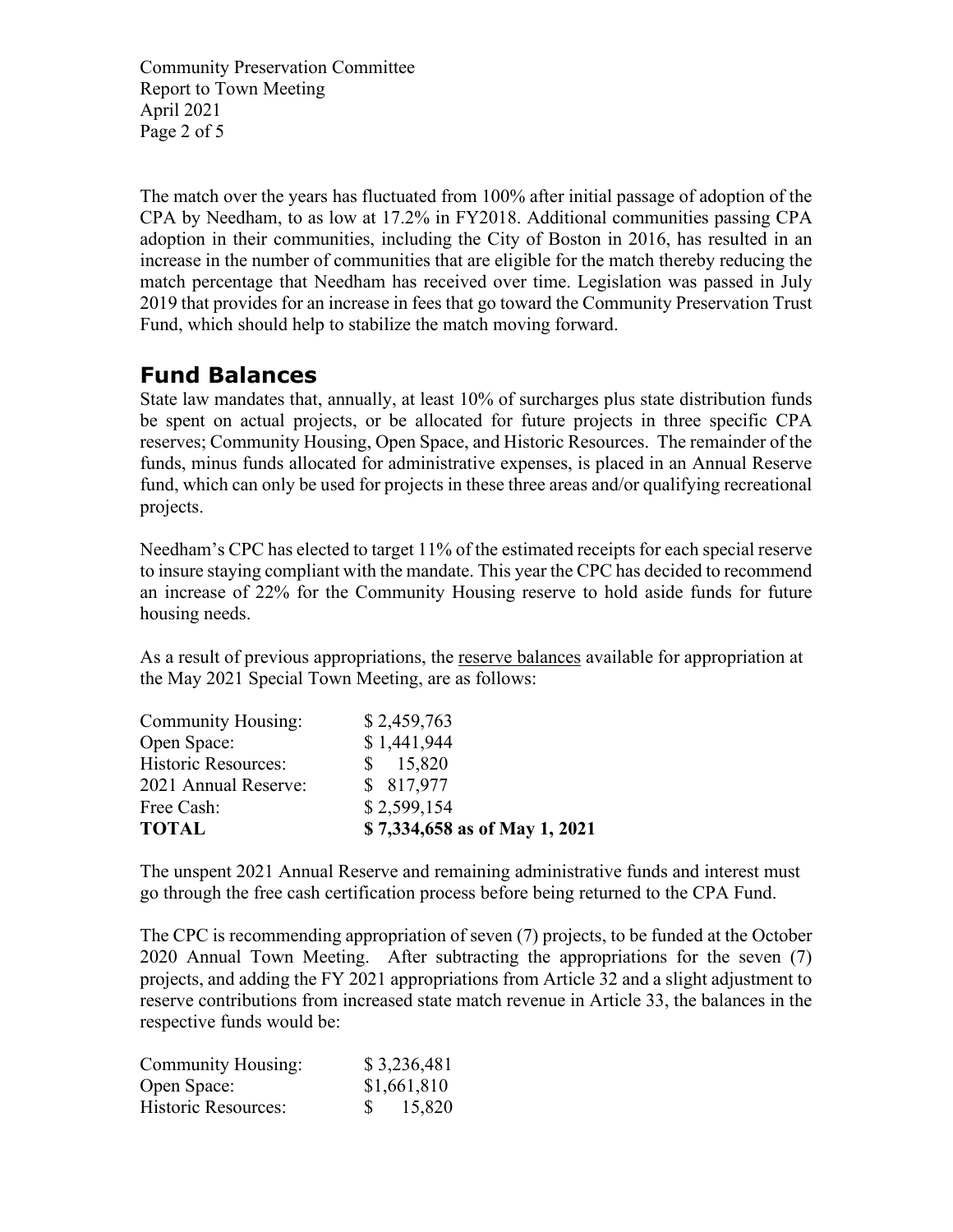Community Preservation Committee Report to Town Meeting April 2021 Page 3 of 5

2021 Annual Reserve: \$ 1,786,691

Please note the figures above assume that \$82,000 has been appropriated for the FY 2021 administrative expenses. *It does not include the eventual Free Cash funds that will be finalized in late 2021.*

### **Administrative Expenses**

The CPC Administrative Funds may be used to pay for the expenses related to the work of the committee, including office supplies, mailings, legal notices, appraisals, consultant fees, property deposits, as well as the recording secretary's salary and three hours per week for the Staff Liaison's weekly salary. The funds were recently utilized to pay for the addition of conservation restrictions on properties purchased with CPA funds. The Needham CPC is a member of the Massachusetts Community Preservation Coalition and pays annual dues to the association, currently \$7,900. The Coalition provides regular consultation services to the CPC, and monitors and informs member communities on state legislative activity related to the Community Preservation Act.

#### **Requested Project Funding**

#### **Article 25: Preservation of Town Marriage Records**

The CPC voted to approve for Town Meeting consideration \$25,000 for the historic preservation of the Town of Needham's historic marriage records. The Town Clerk's Office has insured that all marriage certificates are preserved and bound since 1919 and has preserved the documents from 1711 to 1919 through a previous Community Preservation appropriation. This request is to scan and index the documents from the 1919 to 1970s and upload them onto a content management system. Companies under the state contract will be solicited to contract for this work, and an estimate has been received to support the requested amount. The Town Clerk has sought a recommendation from Needham Historic Commission Chair to review the historic significance of these documents. This project, if funded, would enable immediate access to the records which would help ensure a higher level of access for those who need these documents.

#### **Article 26: Town Common Historic Redesign & Renovation**

The CPC voted to approve for Town Meeting consideration \$1,000,000 for the construction of the Town Common Redesign and Beautification project. The Town Common has long been used for a gathering spot for the community. This reconstruction will focus on making this space beautiful as well as functional. The area in this project includes the green space between the southern curb line of Garrity Way to the curb line of Great Plain Avenue to the south and from the curb lines of Chapel Street and Highland Avenue. Garrity Way and the parking area are not included in this project. The Town completed an internal design process for the Town Common and drafted a scope of services which includes improved hardscape, landscaping, amenities, tree plantings, and utility upgrades that are consistent with the historic nature of the Common and the new Downtown Streetscape Improvement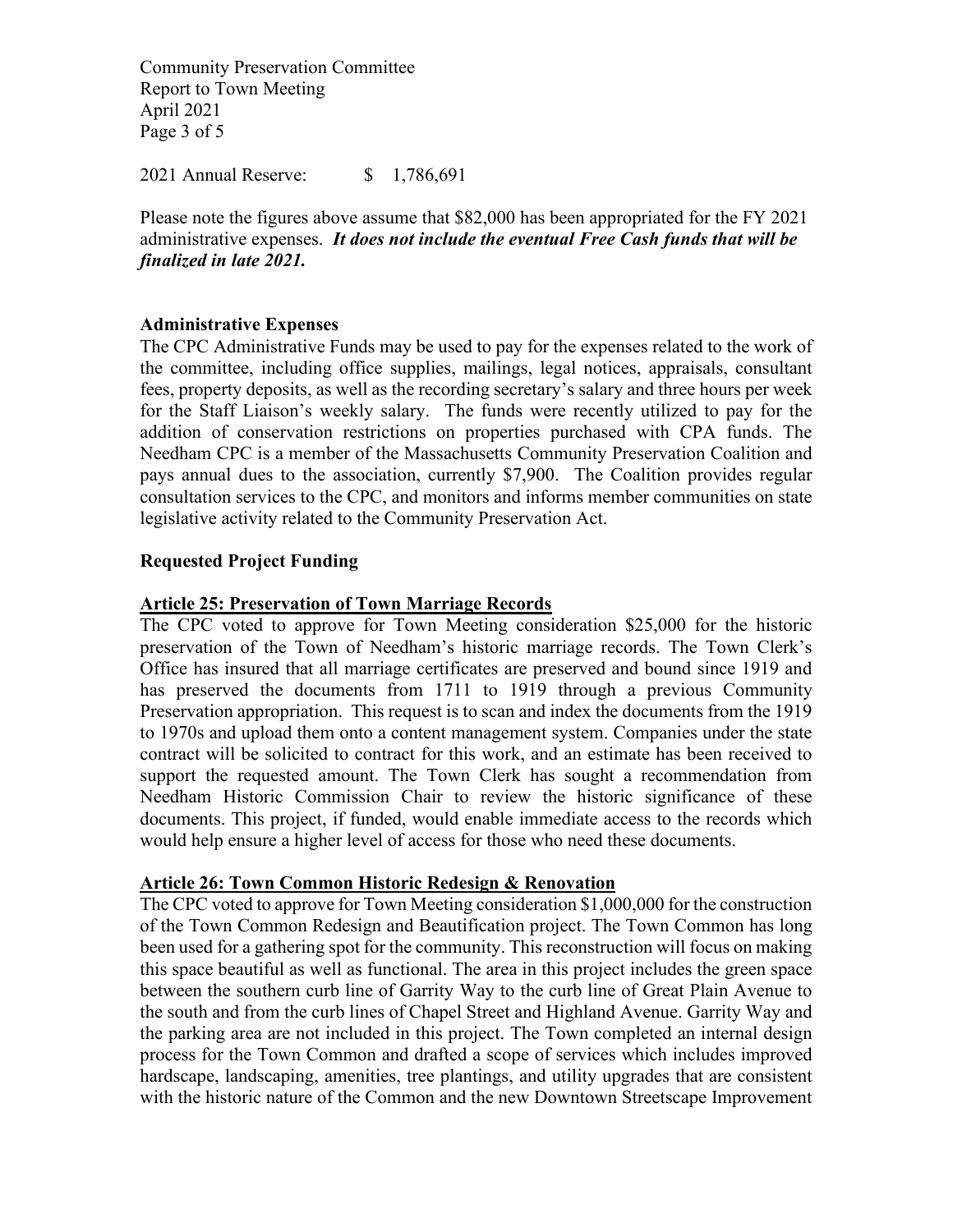Community Preservation Committee Report to Town Meeting April 2021 Page 4 of 5

Project. This project will install new sod, trees, plantings, low maintenance hardscape materials, and increase handicap accessibility. The pathways and landscaping will be adjusted to become more aesthetically pleasing and functionally enhanced. There will be increased electrical and sound capacity to accommodate Town-wide events. The balance of this project will be funded through non-CPA sources.

### **Article 27: Fisher Street Trailhead – Construction**

The CPC voted to approve for Town Meeting consideration \$15,000 to construct the Fisher St Trailhead at the Needham corridor of the Bay Colony Rail Trail. This trailhead was designed by the Needham Engineering Department and consists of a stone driveway and parking area, a guardrail, and landscaping. The proposed trailhead at Fisher Street will not only improve the accessibility of the Rail Trail, its proximity to Red Wing Bay and the Charles River Peninsula will make the area more of a destination for passive recreation.

### **Article 28: Resurfacing the Synthetic Track at DeFazio**

The CPC voted to approve for Town Meeting consideration \$166,000 to resurface the track at the DeFazio Field. Parks and Forestry Superintendent and a consultant evaluated the synthetic track at DeFazio and determined there was delamination. If funded, this proactive capital improvement, along with basic maintenance, could extend this life of this track by approximately 10 additional years, thereby delaying a full replacement. Providing this proactive repair will reduce the need for total replacement.

#### **Article 29: McLeod Field Renovation Design**

The CPC voted to approve for Town Meeting consideration \$45,000 in design funding to investigate the appropriate method to address the issue that continuously create sinkholes in the outfield. The outfield of McLeod field, within the DeFazio complex, has been plagued with sinkholes due to the 4' drainpipe that runs through the field. Following heavy rains, large holes appear throughout the outfield that require emergency repairs to allow the field to be used by permitted user groups and the greater public*.* This has caused the field to fail prematurely, and a full renovation of the subsurface, surface, and improved amenities will be the focus of this design. This project will address the impact of this failing drainage system and create a new subsurface and improved playing surface as well as upgraded amenities in at this playing field. The balance of this project will be funded through non-CPA sources.

## **Article 30: Trail Identification - Design**

The CPC voted to approve for Town Meeting consideration \$6,000 for design to address a long-standing goal of the Conservation Commission and is identified as a priority in the Town of Needham – Trails Master Plan. This project is for the design of a system of identification signage for the trailheads, information kiosks, and directional signage, including trail markers, for the various trail systems throughout the Town. Having cohesive, easy to follow, signage and markers, as well as, additional kiosks will encourage the public and visitors to enjoy our trails and all the trail properties have to offer.